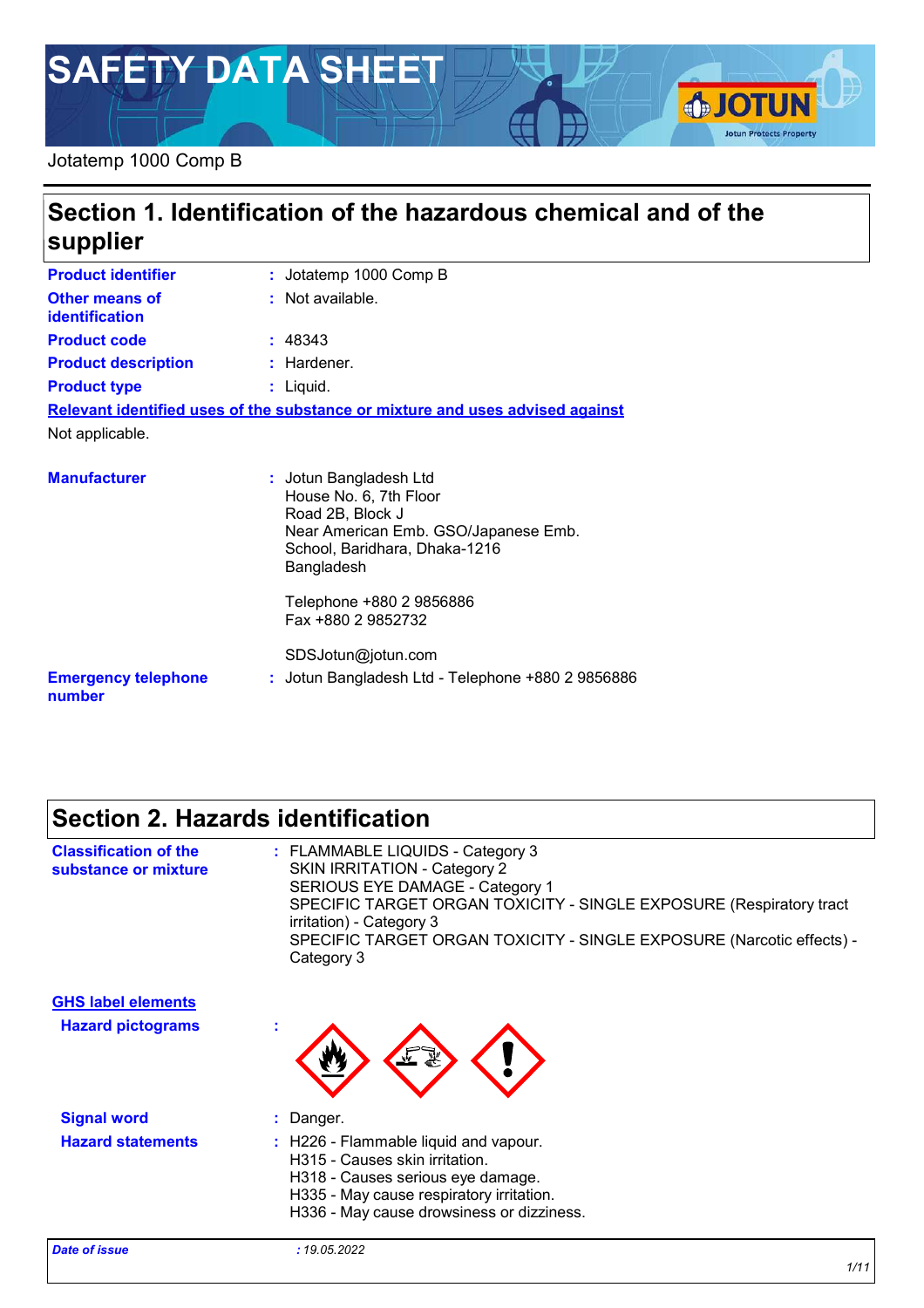# **Section 2. Hazards identification**

| <b>Precautionary statements</b>          |                                                                                                                                                                                                                                                                                                                                                                                                                         |
|------------------------------------------|-------------------------------------------------------------------------------------------------------------------------------------------------------------------------------------------------------------------------------------------------------------------------------------------------------------------------------------------------------------------------------------------------------------------------|
| <b>Prevention</b>                        | : P280 - Wear protective gloves. Wear eye or face protection.<br>P210 - Keep away from heat, hot surfaces, sparks, open flames and other ignition<br>sources. No smoking.<br>P261 - Avoid breathing vapour.                                                                                                                                                                                                             |
| <b>Response</b>                          | : P304 + P312 - IF INHALED: Call a POISON CENTER or doctor if you feel unwell.<br>P362 - Take off contaminated clothing and wash before reuse.<br>P302 + P352 - IF ON SKIN: Wash with plenty of water.<br>P305 + P351 + P338, P310 - IF IN EYES: Rinse cautiously with water for several<br>minutes. Remove contact lenses, if present and easy to do. Continue rinsing.<br>Immediately call a POISON CENTER or doctor. |
| <b>Storage</b>                           | : P403 + P233 - Store in a well-ventilated place. Keep container tightly closed.<br>P403 + P235 - Keep cool.                                                                                                                                                                                                                                                                                                            |
| <b>Disposal</b>                          | : P501 - Dispose of contents and container in accordance with all local, regional,<br>national and international regulations.                                                                                                                                                                                                                                                                                           |
| Other hazards which do not : None known. |                                                                                                                                                                                                                                                                                                                                                                                                                         |

**result in classification**

# **Section 3. Composition and information of the ingredients of the hazardous chemical**

| Substance/mixture     | : Mixture        |
|-----------------------|------------------|
| <b>Other means of</b> | : Not available. |
| <i>identification</i> |                  |

#### **CAS number/other identifiers**

| <b>CAS number</b>   | : Not applicable. |  |
|---------------------|-------------------|--|
| <b>EC</b> number    | : Mixture.        |  |
| <b>Product code</b> | : 48343           |  |

| Ingredient name              | $\frac{1}{2}$ | <b>CAS number</b> |
|------------------------------|---------------|-------------------|
| titanium tetrabutanolate     | ∣≥95          | 5593-70-4         |
| titanium tetraisopropanolate | ≤5            | 546-68-9          |

**There are no additional ingredients present which, within the current knowledge of the supplier and in the concentrations applicable, are classified as hazardous to health or the environment and hence require reporting in this section.**

**Occupational exposure limits, if available, are listed in Section 8.**

### **Section 4. First aid measures**

| <b>Description of necessary first aid measures</b> |                                                                                                                                                                                                                                                                                                                                                                                                                                                                                                                                                                                                                                                                                                                                       |
|----------------------------------------------------|---------------------------------------------------------------------------------------------------------------------------------------------------------------------------------------------------------------------------------------------------------------------------------------------------------------------------------------------------------------------------------------------------------------------------------------------------------------------------------------------------------------------------------------------------------------------------------------------------------------------------------------------------------------------------------------------------------------------------------------|
| <b>Eye contact</b>                                 | : Get medical attention immediately. Call a poison center or physician. Immediately<br>flush eyes with plenty of water, occasionally lifting the upper and lower eyelids.<br>Check for and remove any contact lenses. Continue to rinse for at least 10 minutes.<br>Chemical burns must be treated promptly by a physician.                                                                                                                                                                                                                                                                                                                                                                                                           |
| <b>Inhalation</b>                                  | : Get medical attention immediately. Call a poison center or physician. Remove<br>victim to fresh air and keep at rest in a position comfortable for breathing. If it is<br>suspected that fumes are still present, the rescuer should wear an appropriate mask<br>or self-contained breathing apparatus. If not breathing, if breathing is irregular or if<br>respiratory arrest occurs, provide artificial respiration or oxygen by trained personnel.<br>It may be dangerous to the person providing aid to give mouth-to-mouth<br>resuscitation. If unconscious, place in recovery position and get medical attention<br>immediately. Maintain an open airway. Loosen tight clothing such as a collar, tie,<br>belt or waistband. |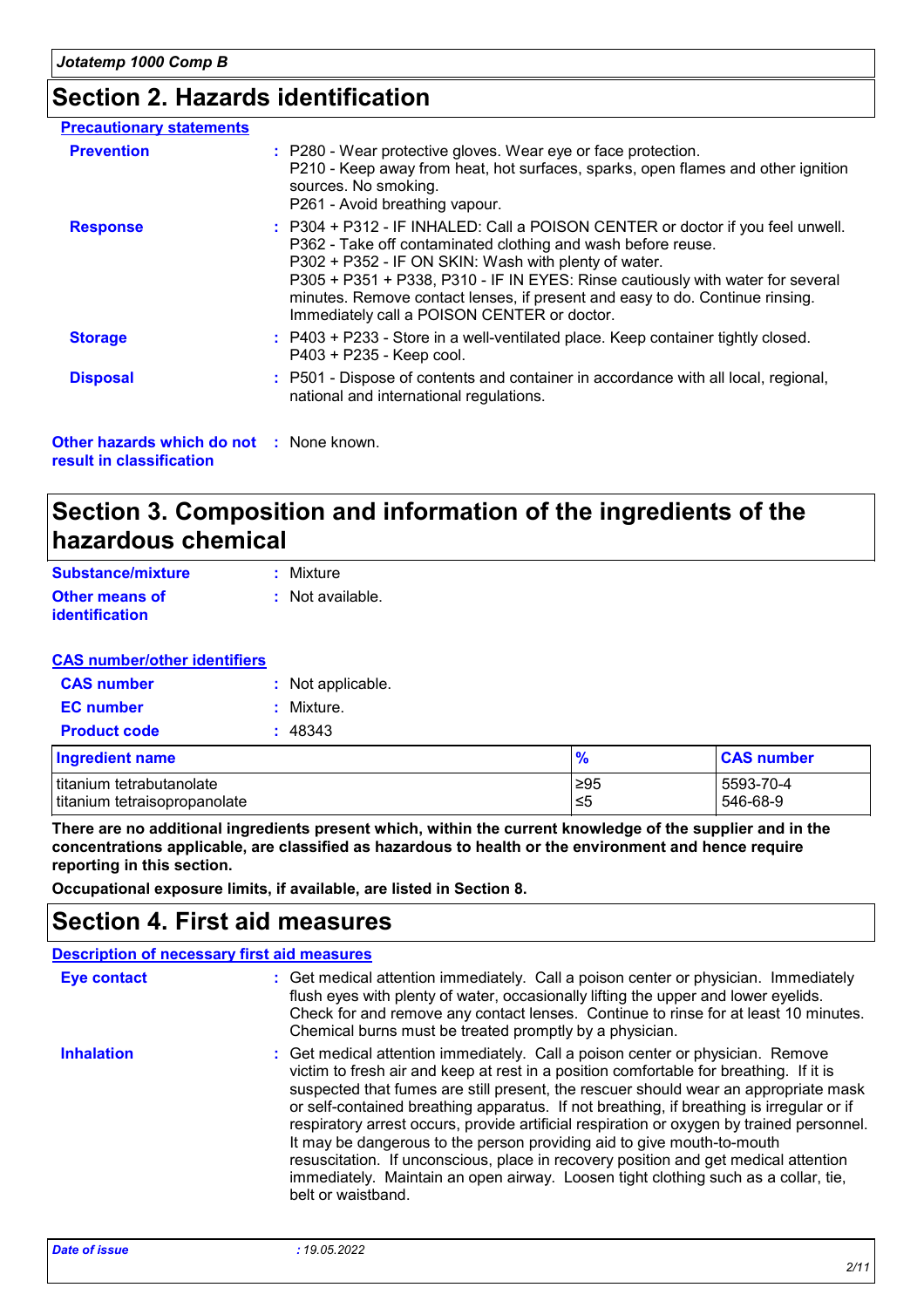# **Section 4. First aid measures**

| <b>Skin contact</b> | : Get medical attention immediately. Call a poison center or physician. Flush<br>contaminated skin with plenty of water. Remove contaminated clothing and shoes.<br>Wash contaminated clothing thoroughly with water before removing it, or wear<br>gloves. Continue to rinse for at least 10 minutes. Chemical burns must be treated<br>promptly by a physician. Wash clothing before reuse. Clean shoes thoroughly<br>before reuse.                                                                                                                                                                                                                                                                                                                                                          |
|---------------------|------------------------------------------------------------------------------------------------------------------------------------------------------------------------------------------------------------------------------------------------------------------------------------------------------------------------------------------------------------------------------------------------------------------------------------------------------------------------------------------------------------------------------------------------------------------------------------------------------------------------------------------------------------------------------------------------------------------------------------------------------------------------------------------------|
| <b>Ingestion</b>    | : Get medical attention immediately. Call a poison center or physician. Wash out<br>mouth with water. Remove dentures if any. If material has been swallowed and the<br>exposed person is conscious, give small quantities of water to drink. Stop if the<br>exposed person feels sick as vomiting may be dangerous. Do not induce vomiting<br>unless directed to do so by medical personnel. If vomiting occurs, the head should<br>be kept low so that vomit does not enter the lungs. Chemical burns must be treated<br>promptly by a physician. Never give anything by mouth to an unconscious person.<br>If unconscious, place in recovery position and get medical attention immediately.<br>Maintain an open airway. Loosen tight clothing such as a collar, tie, belt or<br>waistband. |

| <b>Most important symptoms/effects, acute and delayed</b> |                                                                                                                                                                                                                                                                                                                                                                                                                 |
|-----------------------------------------------------------|-----------------------------------------------------------------------------------------------------------------------------------------------------------------------------------------------------------------------------------------------------------------------------------------------------------------------------------------------------------------------------------------------------------------|
| <b>Potential acute health effects</b>                     |                                                                                                                                                                                                                                                                                                                                                                                                                 |
| <b>Eye contact</b>                                        | : Causes serious eye damage.                                                                                                                                                                                                                                                                                                                                                                                    |
| <b>Inhalation</b>                                         | May cause drowsiness or dizziness. May cause respiratory irritation.                                                                                                                                                                                                                                                                                                                                            |
| <b>Skin contact</b>                                       | : Causes skin irritation.                                                                                                                                                                                                                                                                                                                                                                                       |
| <b>Ingestion</b>                                          | : No known significant effects or critical hazards.                                                                                                                                                                                                                                                                                                                                                             |
| <b>Over-exposure signs/symptoms</b>                       |                                                                                                                                                                                                                                                                                                                                                                                                                 |
| <b>Eye contact</b>                                        | : Adverse symptoms may include the following:<br>pain<br>watering<br>redness                                                                                                                                                                                                                                                                                                                                    |
| <b>Inhalation</b>                                         | : Adverse symptoms may include the following:<br>respiratory tract irritation<br>coughing<br>nausea or vomiting<br>headache<br>drowsiness/fatigue<br>dizziness/vertigo<br>unconsciousness                                                                                                                                                                                                                       |
| <b>Skin contact</b>                                       | : Adverse symptoms may include the following:<br>pain or irritation<br>redness<br>blistering may occur                                                                                                                                                                                                                                                                                                          |
| <b>Ingestion</b>                                          | : Adverse symptoms may include the following:<br>stomach pains                                                                                                                                                                                                                                                                                                                                                  |
|                                                           | Indication of immediate medical attention and special treatment needed, if necessary                                                                                                                                                                                                                                                                                                                            |
| <b>Notes to physician</b>                                 | : Treat symptomatically. Contact poison treatment specialist immediately if large<br>quantities have been ingested or inhaled.                                                                                                                                                                                                                                                                                  |
| <b>Specific treatments</b>                                | : No specific treatment.                                                                                                                                                                                                                                                                                                                                                                                        |
| <b>Protection of first-aiders</b>                         | : No action shall be taken involving any personal risk or without suitable training. If it<br>is suspected that fumes are still present, the rescuer should wear an appropriate<br>mask or self-contained breathing apparatus. It may be dangerous to the person<br>providing aid to give mouth-to-mouth resuscitation. Wash contaminated clothing<br>thoroughly with water before removing it, or wear gloves. |

#### **See toxicological information (Section 11)**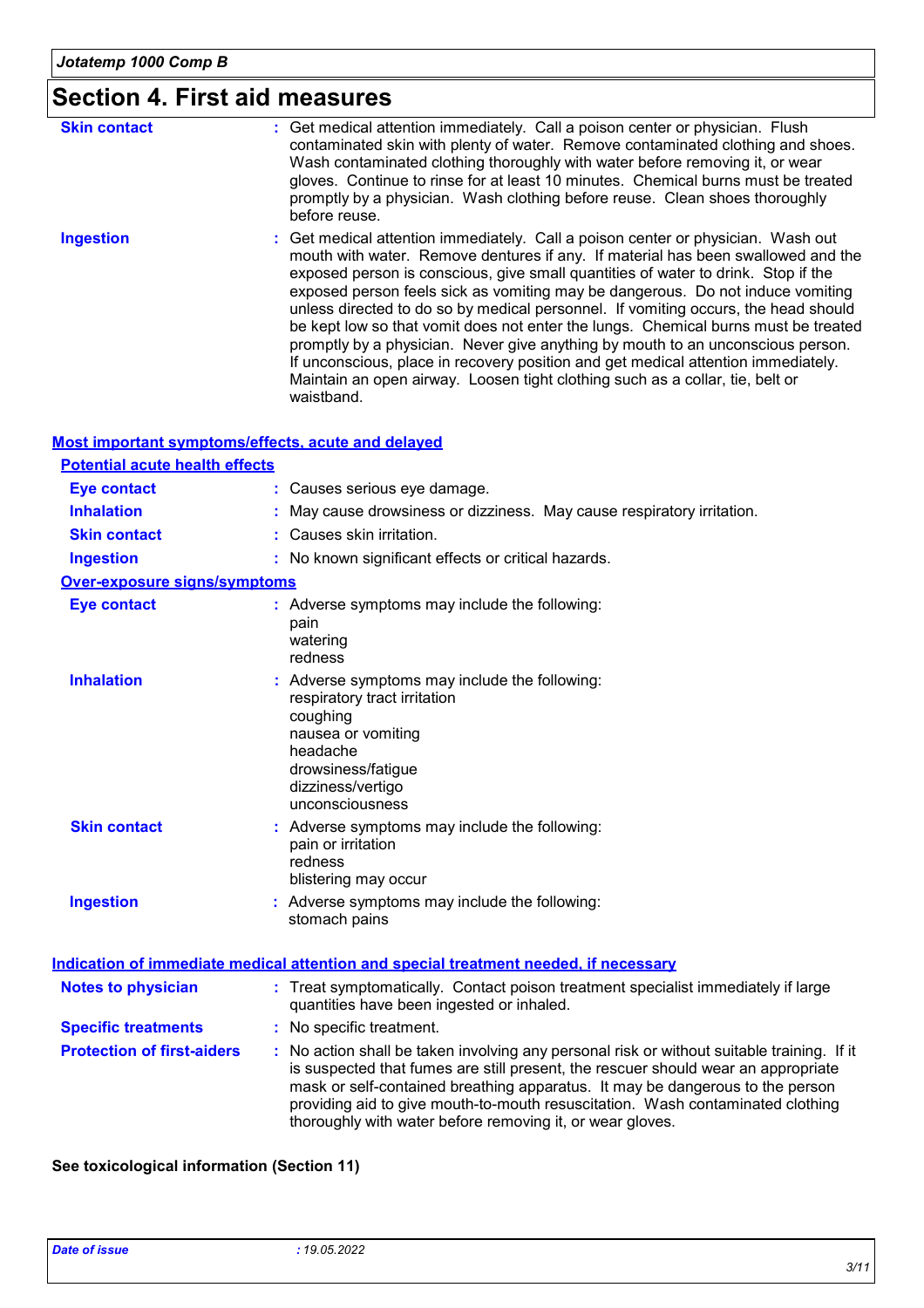# **Section 5. Firefighting measures**

| <b>Extinguishing media</b>                               |                                                                                                                                                                                                                                                                                                                               |
|----------------------------------------------------------|-------------------------------------------------------------------------------------------------------------------------------------------------------------------------------------------------------------------------------------------------------------------------------------------------------------------------------|
| <b>Suitable extinguishing</b><br>media                   | : Use dry chemical, $CO2$ , water spray (fog) or foam.                                                                                                                                                                                                                                                                        |
| <b>Unsuitable extinguishing</b><br>media                 | : Do not use water jet.                                                                                                                                                                                                                                                                                                       |
| <b>Specific hazards arising</b><br>from the chemical     | : Flammable liquid and vapour. Runoff to sewer may create fire or explosion hazard.<br>In a fire or if heated, a pressure increase will occur and the container may burst, with<br>the risk of a subsequent explosion.                                                                                                        |
| <b>Hazardous thermal</b><br>decomposition products       | : Decomposition products may include the following materials:<br>carbon dioxide<br>carbon monoxide<br>metal oxide/oxides                                                                                                                                                                                                      |
| <b>Special protective actions</b><br>for fire-fighters   | : Promptly isolate the scene by removing all persons from the vicinity of the incident if<br>there is a fire. No action shall be taken involving any personal risk or without<br>suitable training. Move containers from fire area if this can be done without risk.<br>Use water spray to keep fire-exposed containers cool. |
| <b>Special protective</b><br>equipment for fire-fighters | : Fire-fighters should wear appropriate protective equipment and self-contained<br>breathing apparatus (SCBA) with a full face-piece operated in positive pressure<br>mode.                                                                                                                                                   |

# **Section 6. Accidental release measures**

|                                                             | <b>Personal precautions, protective equipment and emergency procedures</b>                                                                                                                                                                                                                                                                                                                                                                                                                                                                                                                                                                                                                                                                                              |
|-------------------------------------------------------------|-------------------------------------------------------------------------------------------------------------------------------------------------------------------------------------------------------------------------------------------------------------------------------------------------------------------------------------------------------------------------------------------------------------------------------------------------------------------------------------------------------------------------------------------------------------------------------------------------------------------------------------------------------------------------------------------------------------------------------------------------------------------------|
| For non-emergency<br>personnel                              | : No action shall be taken involving any personal risk or without suitable training.<br>Evacuate surrounding areas. Keep unnecessary and unprotected personnel from<br>entering. Do not touch or walk through spilt material. Shut off all ignition sources.<br>No flares, smoking or flames in hazard area. Do not breathe vapour or mist.<br>Provide adequate ventilation. Wear appropriate respirator when ventilation is<br>inadequate. Put on appropriate personal protective equipment.                                                                                                                                                                                                                                                                           |
| For emergency responders :                                  | If specialised clothing is required to deal with the spillage, take note of any<br>information in Section 8 on suitable and unsuitable materials. See also the<br>information in "For non-emergency personnel".                                                                                                                                                                                                                                                                                                                                                                                                                                                                                                                                                         |
| <b>Environmental precautions</b>                            | : Avoid dispersal of spilt material and runoff and contact with soil, waterways, drains<br>and sewers. Inform the relevant authorities if the product has caused environmental<br>pollution (sewers, waterways, soil or air).                                                                                                                                                                                                                                                                                                                                                                                                                                                                                                                                           |
| <b>Methods and material for containment and cleaning up</b> |                                                                                                                                                                                                                                                                                                                                                                                                                                                                                                                                                                                                                                                                                                                                                                         |
| <b>Small spill</b>                                          | : Stop leak if without risk. Move containers from spill area. Use spark-proof tools and<br>explosion-proof equipment. Dilute with water and mop up if water-soluble.<br>Alternatively, or if water-insoluble, absorb with an inert dry material and place in an<br>appropriate waste disposal container. Dispose of via a licensed waste disposal<br>contractor.                                                                                                                                                                                                                                                                                                                                                                                                        |
| <b>Large spill</b>                                          | : Stop leak if without risk. Move containers from spill area. Use spark-proof tools and<br>explosion-proof equipment. Approach the release from upwind. Prevent entry into<br>sewers, water courses, basements or confined areas. Wash spillages into an<br>effluent treatment plant or proceed as follows. Contain and collect spillage with non-<br>combustible, absorbent material e.g. sand, earth, vermiculite or diatomaceous earth<br>and place in container for disposal according to local regulations (see Section 13).<br>Dispose of via a licensed waste disposal contractor. Contaminated absorbent<br>material may pose the same hazard as the spilt product. Note: see Section 1 for<br>emergency contact information and Section 13 for waste disposal. |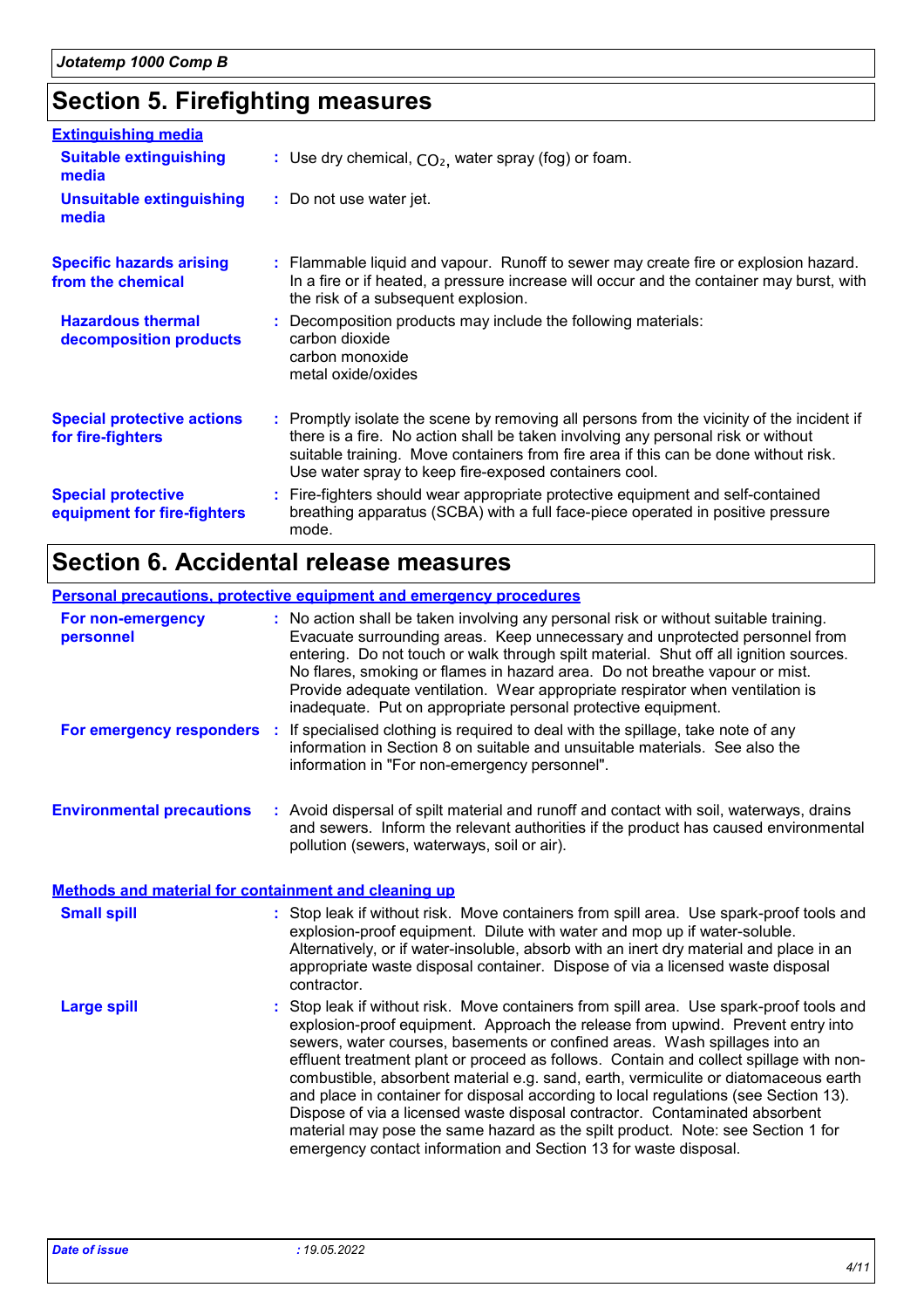# **Section 7. Handling and storage**

| <b>Precautions for safe handling</b>                                      |                                                                                                                                                                                                                                                                                                                                                                                                                                                                                                                                                                                                                                                                                                                                                                                                                                                              |
|---------------------------------------------------------------------------|--------------------------------------------------------------------------------------------------------------------------------------------------------------------------------------------------------------------------------------------------------------------------------------------------------------------------------------------------------------------------------------------------------------------------------------------------------------------------------------------------------------------------------------------------------------------------------------------------------------------------------------------------------------------------------------------------------------------------------------------------------------------------------------------------------------------------------------------------------------|
| <b>Protective measures</b>                                                | : Put on appropriate personal protective equipment (see Section 8). Do not get in<br>eyes or on skin or clothing. Do not breathe vapour or mist. Do not ingest. Use only<br>with adequate ventilation. Wear appropriate respirator when ventilation is<br>inadequate. Do not enter storage areas and confined spaces unless adequately<br>ventilated. Keep in the original container or an approved alternative made from a<br>compatible material, kept tightly closed when not in use. Store and use away from<br>heat, sparks, open flame or any other ignition source. Use explosion-proof electrical<br>(ventilating, lighting and material handling) equipment. Use only non-sparking tools.<br>Take precautionary measures against electrostatic discharges. Empty containers<br>retain product residue and can be hazardous. Do not reuse container. |
| <b>Advice on general</b><br>occupational hygiene                          | : Eating, drinking and smoking should be prohibited in areas where this material is<br>handled, stored and processed. Workers should wash hands and face before<br>eating, drinking and smoking. Remove contaminated clothing and protective<br>equipment before entering eating areas. See also Section 8 for additional<br>information on hygiene measures.                                                                                                                                                                                                                                                                                                                                                                                                                                                                                                |
| <b>Conditions for safe storage,</b><br>including any<br>incompatibilities | Store in accordance with local regulations. Store in a segregated and approved<br>area. Store in original container protected from direct sunlight in a dry, cool and well-<br>ventilated area, away from incompatible materials (see Section 10) and food and<br>drink. Store locked up. Eliminate all ignition sources. Separate from oxidising<br>materials. Keep container tightly closed and sealed until ready for use. Containers<br>that have been opened must be carefully resealed and kept upright to prevent<br>leakage. Do not store in unlabelled containers. Use appropriate containment to<br>avoid environmental contamination. See Section 10 for incompatible materials<br>before handling or use.                                                                                                                                        |

# **Section 8. Exposure controls/personal protection**

| <b>Control parameters</b><br><b>Occupational exposure limits</b><br>None. |                                                                                                                                                                                                                                                                                                                                                                                                                                              |
|---------------------------------------------------------------------------|----------------------------------------------------------------------------------------------------------------------------------------------------------------------------------------------------------------------------------------------------------------------------------------------------------------------------------------------------------------------------------------------------------------------------------------------|
| <b>Appropriate engineering</b><br>controls                                | : Use only with adequate ventilation. Use process enclosures, local exhaust<br>ventilation or other engineering controls to keep worker exposure to airborne<br>contaminants below any recommended or statutory limits. The engineering controls<br>also need to keep gas, vapour or dust concentrations below any lower explosive<br>limits. Use explosion-proof ventilation equipment.                                                     |
| <b>Environmental exposure</b><br>controls                                 | : Emissions from ventilation or work process equipment should be checked to ensure<br>they comply with the requirements of environmental protection legislation. In some<br>cases, fume scrubbers, filters or engineering modifications to the process<br>equipment will be necessary to reduce emissions to acceptable levels.                                                                                                              |
| <b>Individual protection measures</b>                                     |                                                                                                                                                                                                                                                                                                                                                                                                                                              |
| <b>Hygiene measures</b>                                                   | : Wash hands, forearms and face thoroughly after handling chemical products, before<br>eating, smoking and using the lavatory and at the end of the working period.<br>Appropriate techniques should be used to remove potentially contaminated clothing.<br>Wash contaminated clothing before reusing. Ensure that eyewash stations and<br>safety showers are close to the workstation location.                                            |
| <b>Eye/face protection</b>                                                | : Safety eyewear complying to EN 166 should be used when a risk assessment<br>indicates this is necessary to avoid exposure to liquid splashes, mists, gases or<br>dusts. If contact is possible, the following protection should be worn, unless the<br>assessment indicates a higher degree of protection: chemical splash goggles and/<br>or face shield. If inhalation hazards exist, a full-face respirator may be required<br>instead. |
| <b>Skin protection</b>                                                    |                                                                                                                                                                                                                                                                                                                                                                                                                                              |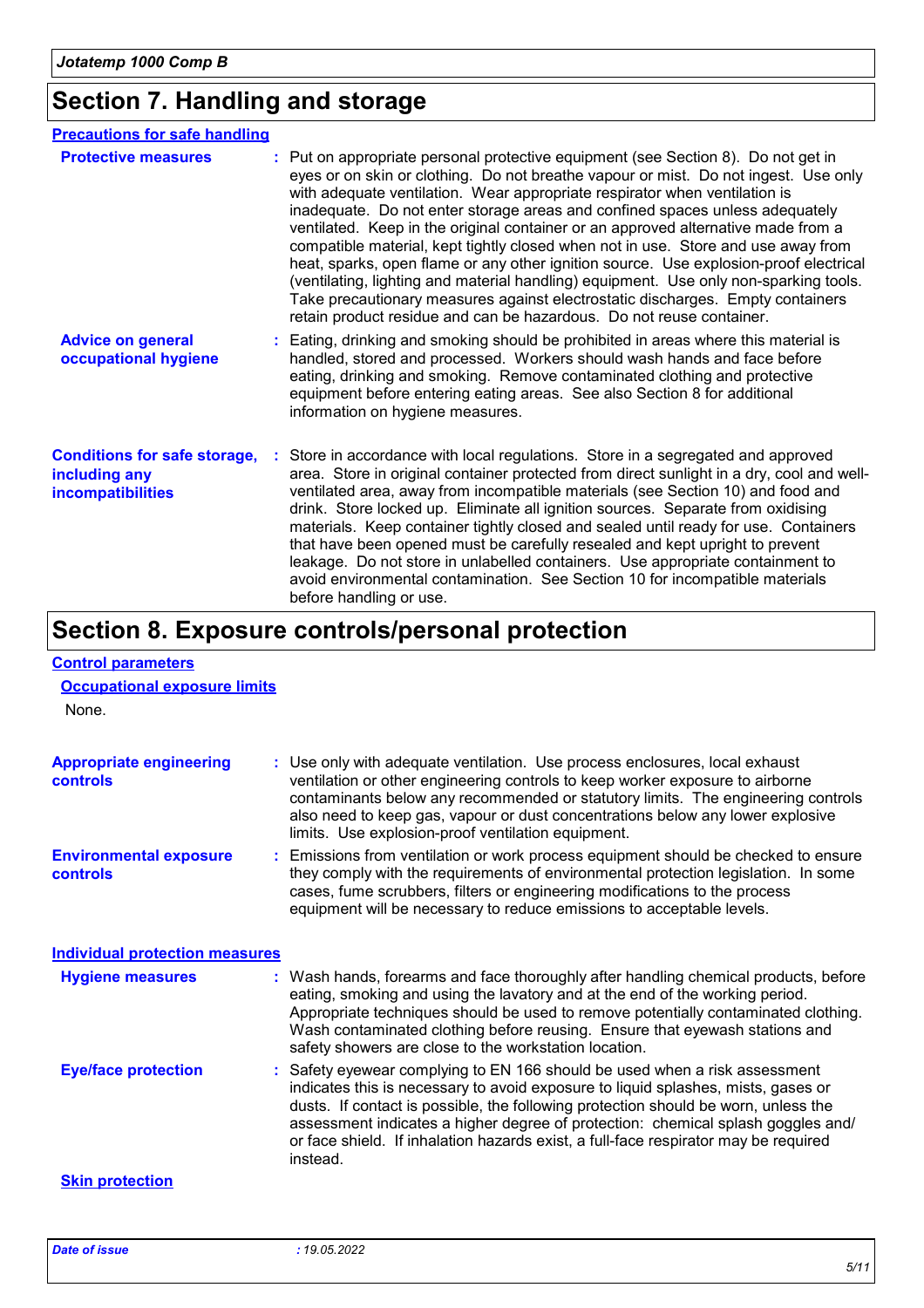# **Section 8. Exposure controls/personal protection**

| <b>Hand protection</b>        | : Chemical-resistant, impervious gloves complying with an approved standard should<br>be worn at all times when handling chemical products if a risk assessment indicates<br>this is necessary. Considering the parameters specified by the glove manufacturer,<br>check during use that the gloves are still retaining their protective properties. It<br>should be noted that the time to breakthrough for any glove material may be<br>different for different glove manufacturers. In the case of mixtures, consisting of<br>several substances, the protection time of the gloves cannot be accurately<br>estimated. |
|-------------------------------|---------------------------------------------------------------------------------------------------------------------------------------------------------------------------------------------------------------------------------------------------------------------------------------------------------------------------------------------------------------------------------------------------------------------------------------------------------------------------------------------------------------------------------------------------------------------------------------------------------------------------|
|                               | There is no one glove material or combination of materials that will give unlimited<br>resistance to any individual or combination of chemicals.<br>The breakthrough time must be greater than the end use time of the product.<br>The instructions and information provided by the glove manufacturer on use,<br>storage, maintenance and replacement must be followed.<br>Gloves should be replaced regularly and if there is any sign of damage to the glove<br>material.                                                                                                                                              |
|                               | Always ensure that gloves are free from defects and that they are stored and used<br>correctly.<br>The performance or effectiveness of the glove may be reduced by physical/chemical<br>damage and poor maintenance.<br>Barrier creams may help to protect the exposed areas of the skin but should not be<br>applied once exposure has occurred.                                                                                                                                                                                                                                                                         |
|                               | Wear suitable gloves tested to EN374.<br>Recommended, gloves(breakthrough time) > 8 hours: butyl rubber                                                                                                                                                                                                                                                                                                                                                                                                                                                                                                                   |
| <b>Body protection</b>        | Personal protective equipment for the body should be selected based on the task<br>being performed and the risks involved and should be approved by a specialist<br>before handling this product. When there is a risk of ignition from static electricity,<br>wear anti-static protective clothing. For the greatest protection from static<br>discharges, clothing should include anti-static overalls, boots and gloves.                                                                                                                                                                                               |
| <b>Other skin protection</b>  | : Appropriate footwear and any additional skin protection measures should be<br>selected based on the task being performed and the risks involved and should be<br>approved by a specialist before handling this product.                                                                                                                                                                                                                                                                                                                                                                                                 |
| <b>Respiratory protection</b> | : If workers are exposed to concentrations above the exposure limit, they must use a<br>respirator according to EN 140. Use respiratory mask with charcoal and dust filter<br>when spraying this product, according to EN 14387(as filter combination A2-P2). In<br>confined spaces, use compressed-air or fresh-air respiratory equipment. When use<br>of roller or brush, consider use of charcoalfilter.                                                                                                                                                                                                               |

# **Section 9. Physical and chemical properties**

| <b>Appearance</b>                               |                                                                               |
|-------------------------------------------------|-------------------------------------------------------------------------------|
| <b>Physical state</b>                           | $:$ Liquid.                                                                   |
| <b>Colour</b>                                   | : Colourless.                                                                 |
| <b>Odour</b>                                    | : Characteristic.                                                             |
| <b>Odour threshold</b>                          | : Not applicable.                                                             |
| рH                                              | : Not applicable.                                                             |
| <b>Melting point</b>                            | : Not applicable.                                                             |
| <b>Boiling point</b>                            | : Lowest known value: $220^{\circ}$ C (428°F) (titanium tetraisopropanolate). |
| <b>Flash point</b>                              | : Closed cup: $40^{\circ}$ C (104 $^{\circ}$ F)                               |
| <b>Evaporation rate</b>                         | : Not available.                                                              |
| <b>Flammability (solid, gas)</b>                | : Not applicable.                                                             |
| Lower and upper explosive<br>(flammable) limits | : Not applicable.                                                             |
| <b>Vapour pressure</b>                          | : Not available.                                                              |
| <b>Vapour density</b>                           | : Not available.                                                              |
| <b>Relative density</b>                         | $: 0.996$ g/cm <sup>3</sup> @ 20<br>°С                                        |

*Date of issue : 19.05.2022*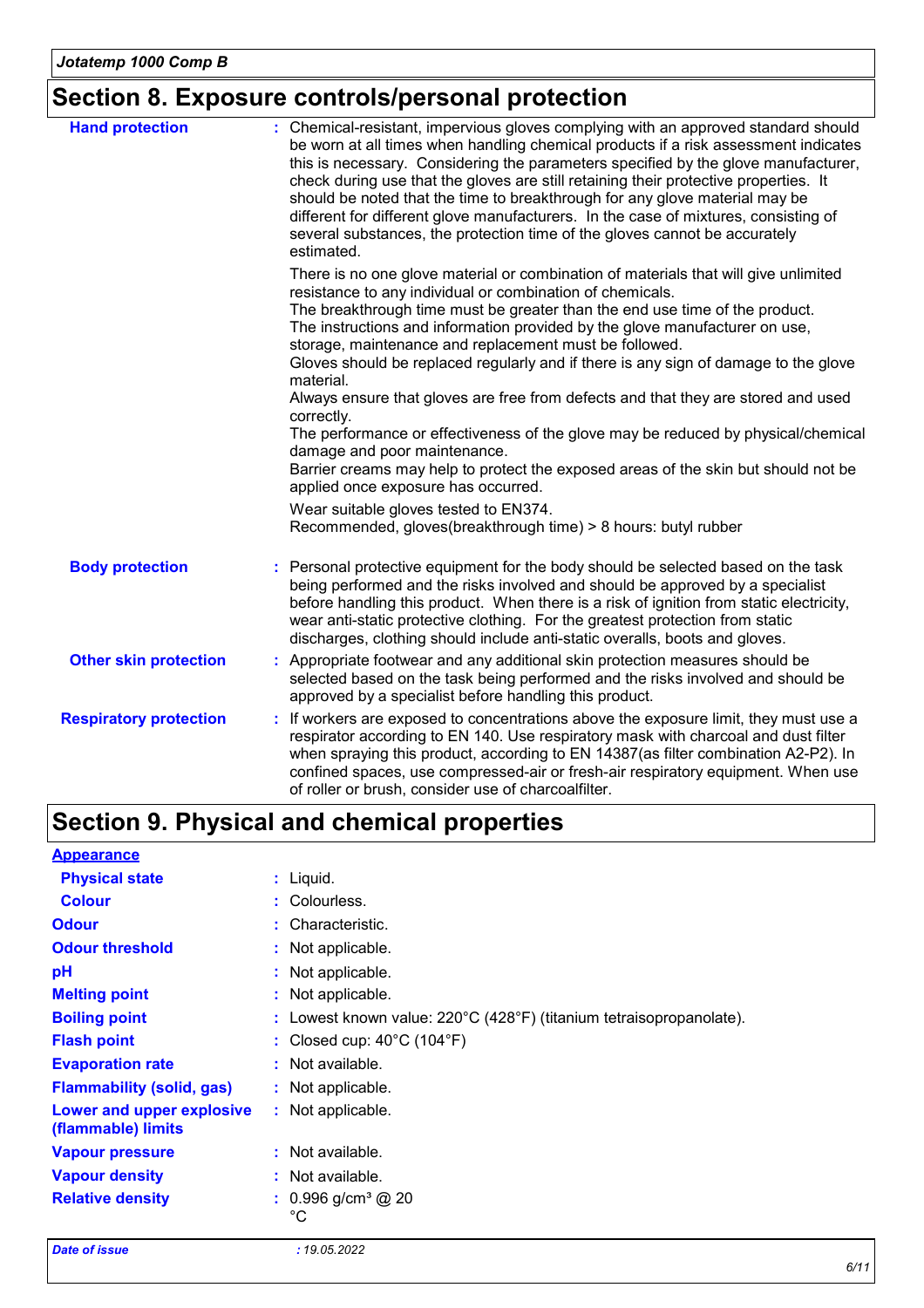# **Section 9. Physical and chemical properties**

| <b>Solubility</b>                                 | : Insoluble in the following materials: cold water and hot water. |
|---------------------------------------------------|-------------------------------------------------------------------|
| <b>Partition coefficient: n-</b><br>octanol/water | : Not available.                                                  |
| <b>Auto-ignition temperature</b>                  | : Not available.                                                  |
| <b>Decomposition temperature : Not available.</b> |                                                                   |
| <b>Viscosity</b>                                  | : Kinematic (40°C): $>20.5$ mm <sup>2</sup> /s ( $>20.5$ cSt)     |

# **Section 10. Stability and reactivity**

| <b>Reactivity</b>                            | : No specific test data related to reactivity available for this product or its ingredients.                                                                                 |
|----------------------------------------------|------------------------------------------------------------------------------------------------------------------------------------------------------------------------------|
| <b>Chemical stability</b>                    | : The product is stable.                                                                                                                                                     |
| <b>Possibility of hazardous</b><br>reactions | : Under normal conditions of storage and use, hazardous reactions will not occur.                                                                                            |
| <b>Conditions to avoid</b>                   | : Avoid all possible sources of ignition (spark or flame). Do not pressurise, cut, weld,<br>braze, solder, drill, grind or expose containers to heat or sources of ignition. |
| <b>Incompatible materials</b>                | : Reactive or incompatible with the following materials:<br>oxidising materials                                                                                              |
| <b>Hazardous decomposition</b><br>products   | : Under normal conditions of storage and use, hazardous decomposition products<br>should not be produced.                                                                    |

### **Section 11. Toxicological information**

#### **Information on toxicological effects**

#### **Acute toxicity**

**Irritation/Corrosion**

| <b>Product/ingredient name</b> | <b>Result</b> | <b>Species</b> | <b>Dose</b> | <b>Exposure</b> |
|--------------------------------|---------------|----------------|-------------|-----------------|
| titanium tetrabutanolate       | LD50 Oral     | Rat            | 3122 mg/kg  |                 |

| <b>Product/ingredient name</b> | <b>Result</b>            | <b>Species</b>                     | <b>Score</b> | <b>Exposure</b>            | <b>Observation</b> |
|--------------------------------|--------------------------|------------------------------------|--------------|----------------------------|--------------------|
| titanium tetrabutanolate       | Eyes - Irritant          | Mammal -<br>species<br>unspecified |              |                            |                    |
|                                | Skin - Mild irritant     | Mammal -<br>species<br>unspecified |              |                            |                    |
| titanium tetraisopropanolate   | Eyes - Moderate irritant | Rabbit                             |              | l24 hours 20<br>milligrams | $\blacksquare$     |
|                                | Skin - Mild irritant     | Rabbit                             |              | 24 hours 500<br>milligrams |                    |
|                                | Eyes - Mild irritant     | Mammal -<br>species<br>unspecified |              |                            |                    |

#### **Sensitisation**

Not available.

#### **Mutagenicity**

Not available.

#### **Carcinogenicity**

Not available.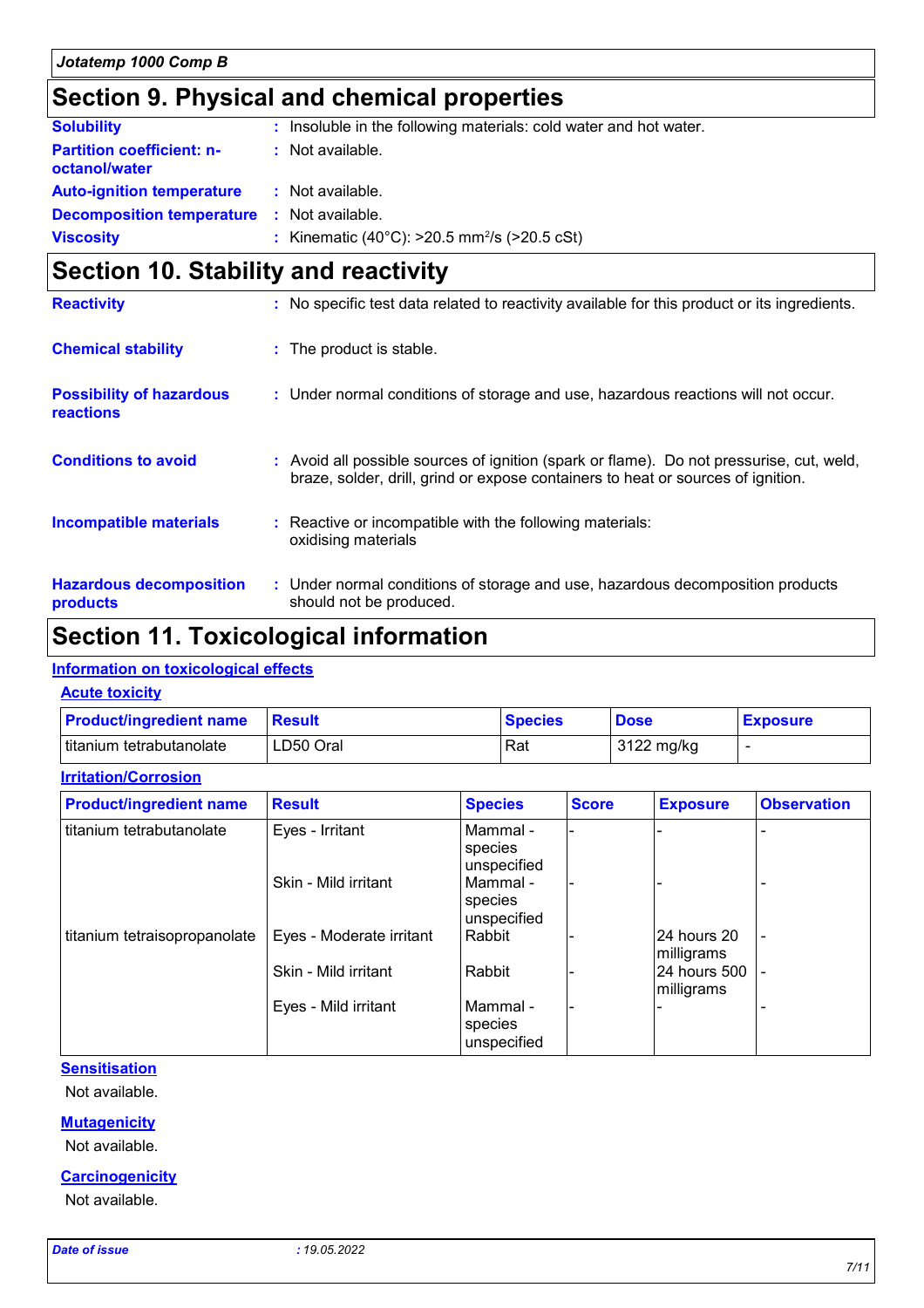# **Section 11. Toxicological information**

#### **Reproductive toxicity**

Not available.

#### **Teratogenicity**

Not available.

#### **Specific target organ toxicity (single exposure)**

| <b>Name</b>                  | <b>Category</b>          | <b>Route of</b><br>exposure | <b>Target organs</b>                 |
|------------------------------|--------------------------|-----------------------------|--------------------------------------|
| I titanium tetrabutanolate   | Category 3               |                             | Respiratory tract<br>irritation      |
| titanium tetraisopropanolate | Category 3<br>Category 3 |                             | Narcotic effects<br>Narcotic effects |

### **Specific target organ toxicity (repeated exposure)**

Not available.

#### **Aspiration hazard**

Not available.

#### **Information on likely routes :** Not available. **of exposure**

#### **Potential acute health effects**

| Eye contact         | : Causes serious eye damage.                                           |
|---------------------|------------------------------------------------------------------------|
| <b>Inhalation</b>   | : May cause drowsiness or dizziness. May cause respiratory irritation. |
| <b>Skin contact</b> | : Causes skin irritation.                                              |
| <b>Ingestion</b>    | : No known significant effects or critical hazards.                    |

#### **Symptoms related to the physical, chemical and toxicological characteristics**

| <b>Eye contact</b>  | : Adverse symptoms may include the following:<br>pain<br>watering<br>redness                                                                                                                |
|---------------------|---------------------------------------------------------------------------------------------------------------------------------------------------------------------------------------------|
| <b>Inhalation</b>   | $:$ Adverse symptoms may include the following:<br>respiratory tract irritation<br>coughing<br>nausea or vomiting<br>headache<br>drowsiness/fatigue<br>dizziness/vertigo<br>unconsciousness |
| <b>Skin contact</b> | : Adverse symptoms may include the following:<br>pain or irritation<br>redness<br>blistering may occur                                                                                      |
| <b>Ingestion</b>    | : Adverse symptoms may include the following:<br>stomach pains                                                                                                                              |

|                                                               | Delayed and immediate effects as well as chronic effects from short and long-term exposure |
|---------------------------------------------------------------|--------------------------------------------------------------------------------------------|
| <b>Short term exposure</b>                                    |                                                                                            |
| <b>Potential immediate : Not available.</b><br><b>effects</b> |                                                                                            |
| <b>Potential delayed effects : Not available.</b>             |                                                                                            |
| Long term exposure                                            |                                                                                            |

*Date of issue : 19.05.2022*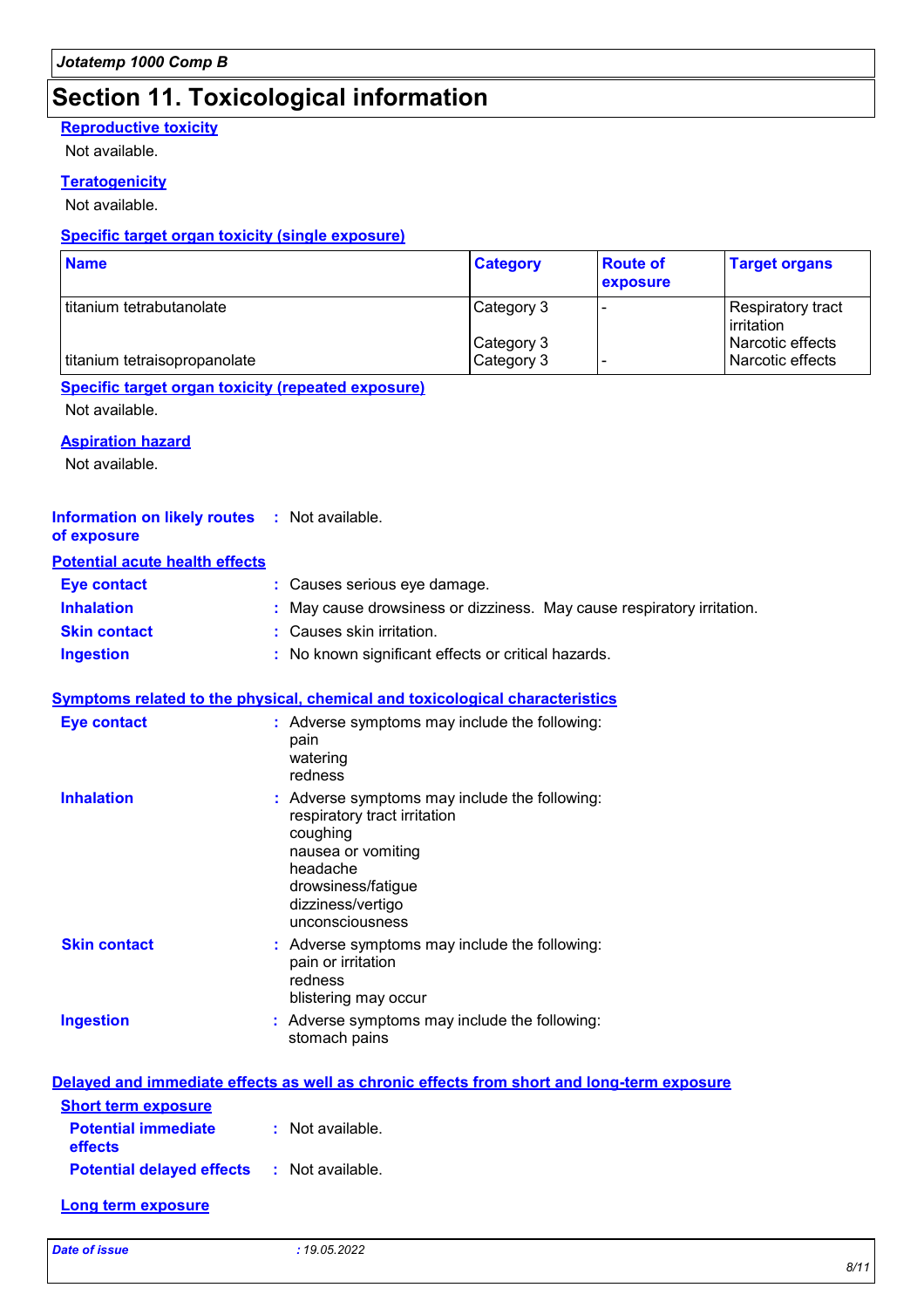# **Section 11. Toxicological information**

| <b>Potential immediate</b>              | : Not available.                                    |
|-----------------------------------------|-----------------------------------------------------|
| <b>Potential delayed effects</b>        | $:$ Not available.                                  |
| <b>Potential chronic health effects</b> |                                                     |
| Not available.                          |                                                     |
| <b>General</b>                          | : No known significant effects or critical hazards. |
| <b>Carcinogenicity</b>                  | : No known significant effects or critical hazards. |
| <b>Mutagenicity</b>                     | : No known significant effects or critical hazards. |
| <b>Teratogenicity</b>                   | : No known significant effects or critical hazards. |
| <b>Developmental effects</b>            | : No known significant effects or critical hazards. |
| <b>Fertility effects</b>                | : No known significant effects or critical hazards. |

#### **Numerical measures of toxicity**

**Acute toxicity estimates**

Not available.

# **Section 12. Ecological information**

#### **Toxicity**

Not available.

#### **Persistence and degradability**

Not available.

#### **Bioaccumulative potential**

Not available.

#### **Mobility in soil**

**Soil/water partition coefficient (KOC) :** Not available.

**Other adverse effects** : No known significant effects or critical hazards.

# **Section 13. Disposal information**

| <b>Disposal methods</b> | : The generation of waste should be avoided or minimised wherever possible.<br>Disposal of this product, solutions and any by-products should at all times comply<br>with the requirements of environmental protection and waste disposal legislation<br>and any regional local authority requirements. Dispose of surplus and non-<br>recyclable products via a licensed waste disposal contractor. Waste should not be<br>disposed of untreated to the sewer unless fully compliant with the requirements of<br>all authorities with jurisdiction. Waste packaging should be recycled. Incineration or<br>landfill should only be considered when recycling is not feasible. This material and<br>its container must be disposed of in a safe way. Care should be taken when<br>handling emptied containers that have not been cleaned or rinsed out. Empty<br>containers or liners may retain some product residues. Vapour from product<br>residues may create a highly flammable or explosive atmosphere inside the<br>container. Do not cut, weld or grind used containers unless they have been cleaned<br>thoroughly internally. Avoid dispersal of spilt material and runoff and contact with |
|-------------------------|--------------------------------------------------------------------------------------------------------------------------------------------------------------------------------------------------------------------------------------------------------------------------------------------------------------------------------------------------------------------------------------------------------------------------------------------------------------------------------------------------------------------------------------------------------------------------------------------------------------------------------------------------------------------------------------------------------------------------------------------------------------------------------------------------------------------------------------------------------------------------------------------------------------------------------------------------------------------------------------------------------------------------------------------------------------------------------------------------------------------------------------------------------------------------------------------------------|
|                         | soil, waterways, drains and sewers.                                                                                                                                                                                                                                                                                                                                                                                                                                                                                                                                                                                                                                                                                                                                                                                                                                                                                                                                                                                                                                                                                                                                                                    |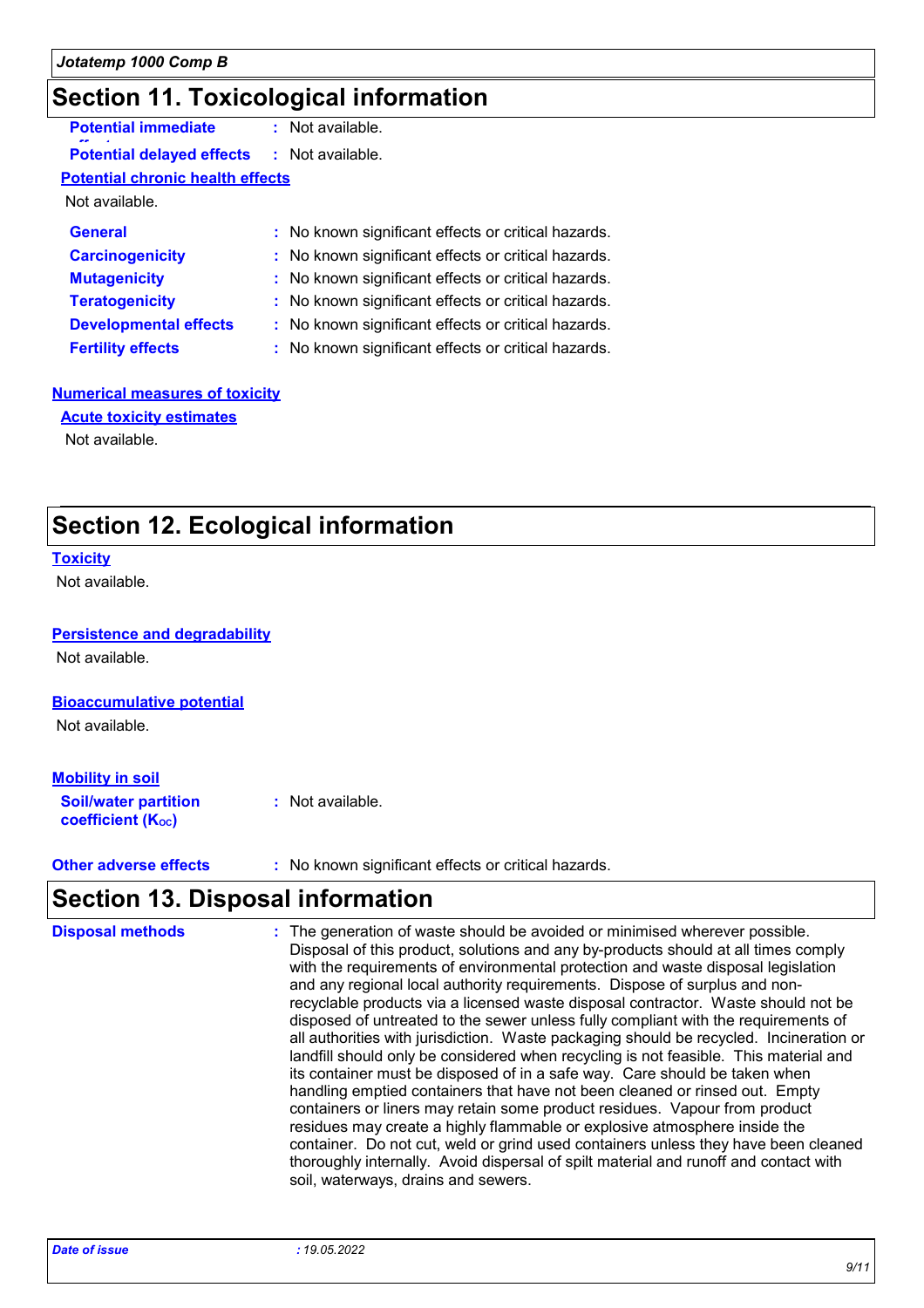# **Section 14. Transport information**

|                                      | <b>UN</b>                                                                     | <b>ADR/RID</b>                                                                | <b>IMDG</b>                                                                   | <b>IATA</b>                                                                   |
|--------------------------------------|-------------------------------------------------------------------------------|-------------------------------------------------------------------------------|-------------------------------------------------------------------------------|-------------------------------------------------------------------------------|
| <b>UN number</b>                     | <b>UN1993</b>                                                                 | UN1993                                                                        | <b>UN1993</b>                                                                 | <b>UN1993</b>                                                                 |
| <b>UN proper</b><br>shipping name    | Flammable liquid, n.o.<br>s. (titanium<br>tetrabutanolate, butan-<br>$1$ -ol) | Flammable liquid, n.o.<br>s. (titanium<br>tetrabutanolate, butan-<br>$1$ -ol) | Flammable liquid, n.o.<br>s. (titanium<br>tetrabutanolate, butan-<br>$1$ -ol) | Flammable liquid, n.o.<br>s. (titanium<br>tetrabutanolate, butan-<br>$1$ -ol) |
| <b>Transport hazard</b><br>class(es) | 3                                                                             | 3                                                                             | 3                                                                             | 3                                                                             |
| <b>Packing group</b>                 | $\mathbf{III}$                                                                | Ш                                                                             | $\mathbf{III}$                                                                | Ш                                                                             |
| <b>Environmental</b><br>hazards      | No.                                                                           | No.                                                                           | No.                                                                           | No.                                                                           |
| <b>Additional</b><br>information     |                                                                               | <b>Hazard identification</b><br>number 30<br>Tunnel code (D/E)                | <b>Emergency</b><br>schedules F-E, S-E                                        |                                                                               |

**Special precautions for user Transport within user's premises:** always transport in closed containers that are **:** upright and secure. Ensure that persons transporting the product know what to do in the event of an accident or spillage.

**Transport in bulk according :** Not available. **to IMO instruments**

### **Section 15. Regulatory information**

**Malaysia Inventory (EHS Register) :** Not determined

#### **International regulations**

**Chemical Weapon Convention List Schedules I, II & III Chemicals** Not listed.

**Montreal Protocol**

Not listed.

**Stockholm Convention on Persistent Organic Pollutants**

Not listed.

**UNECE Aarhus Protocol on POPs and Heavy Metals**

Not listed.

### **Section 16. Other information**

| <b>History</b>                    |              |
|-----------------------------------|--------------|
| <b>Date of printing</b>           | : 19.05.2022 |
| Date of issue/Date of<br>revision | : 19.05.2022 |
| Date of previous issue            | : 19.11.2020 |
| <b>Version</b>                    | : 1.02       |